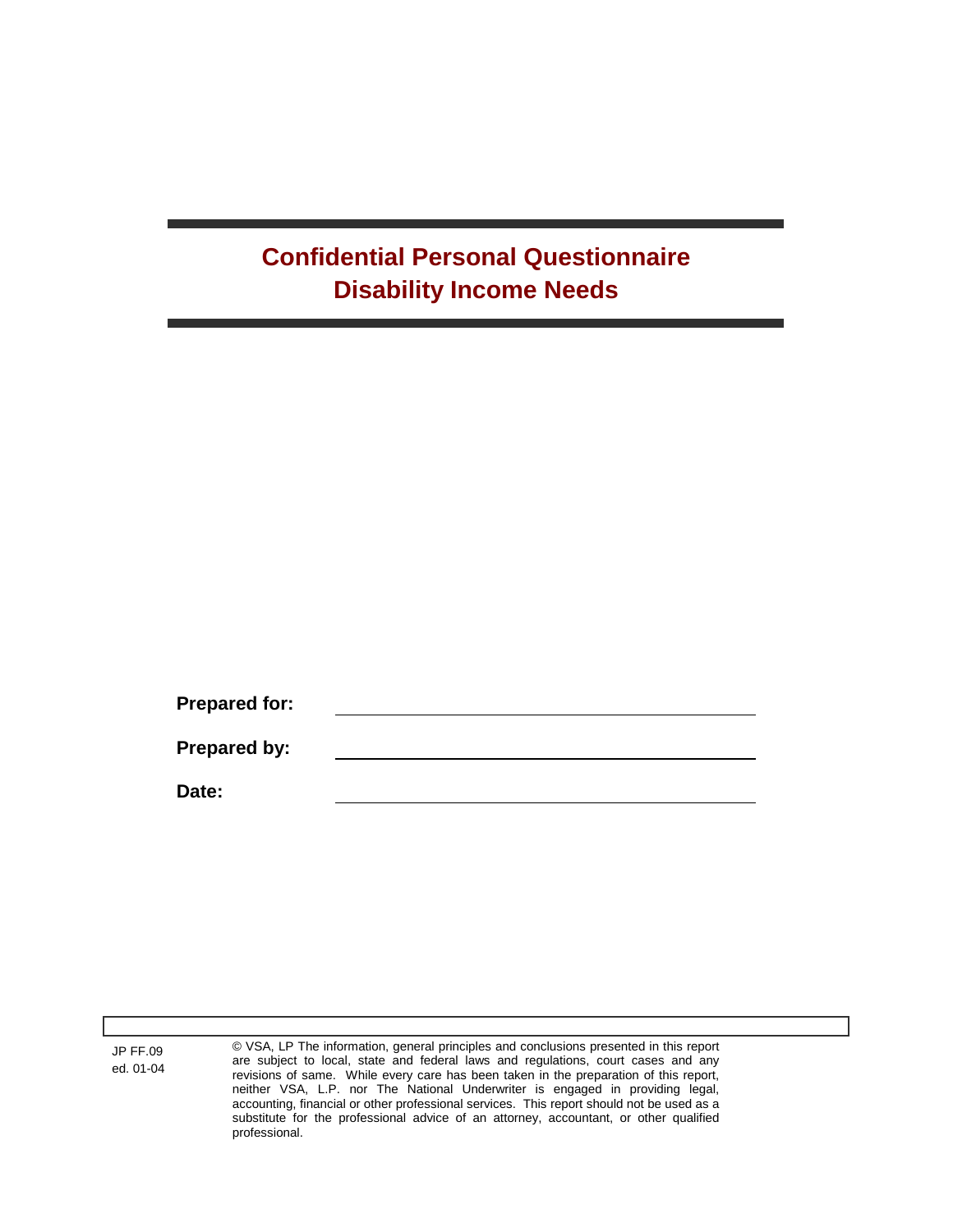|                       | <b>Personal and Family Information</b> |               |
|-----------------------|----------------------------------------|---------------|
|                       | <b>Individual</b>                      | <b>Spouse</b> |
| Family                |                                        |               |
| Name                  |                                        |               |
| Nickname?             |                                        |               |
| Date of Birth         |                                        |               |
| Home Address          |                                        |               |
| Home Phone            |                                        |               |
| <b>E-Mail Address</b> |                                        |               |

|                       | <b>Employment Information</b> |               |
|-----------------------|-------------------------------|---------------|
|                       | <b>Individual</b>             | <b>Spouse</b> |
| Employer              |                               |               |
| Address               |                               |               |
| <b>Work Phone</b>     |                               |               |
| Fax Phone             |                               |               |
| <b>E-Mail Address</b> |                               |               |
| <b>Title</b>          |                               |               |
| <b>Duties</b>         |                               |               |
|                       |                               |               |
|                       |                               |               |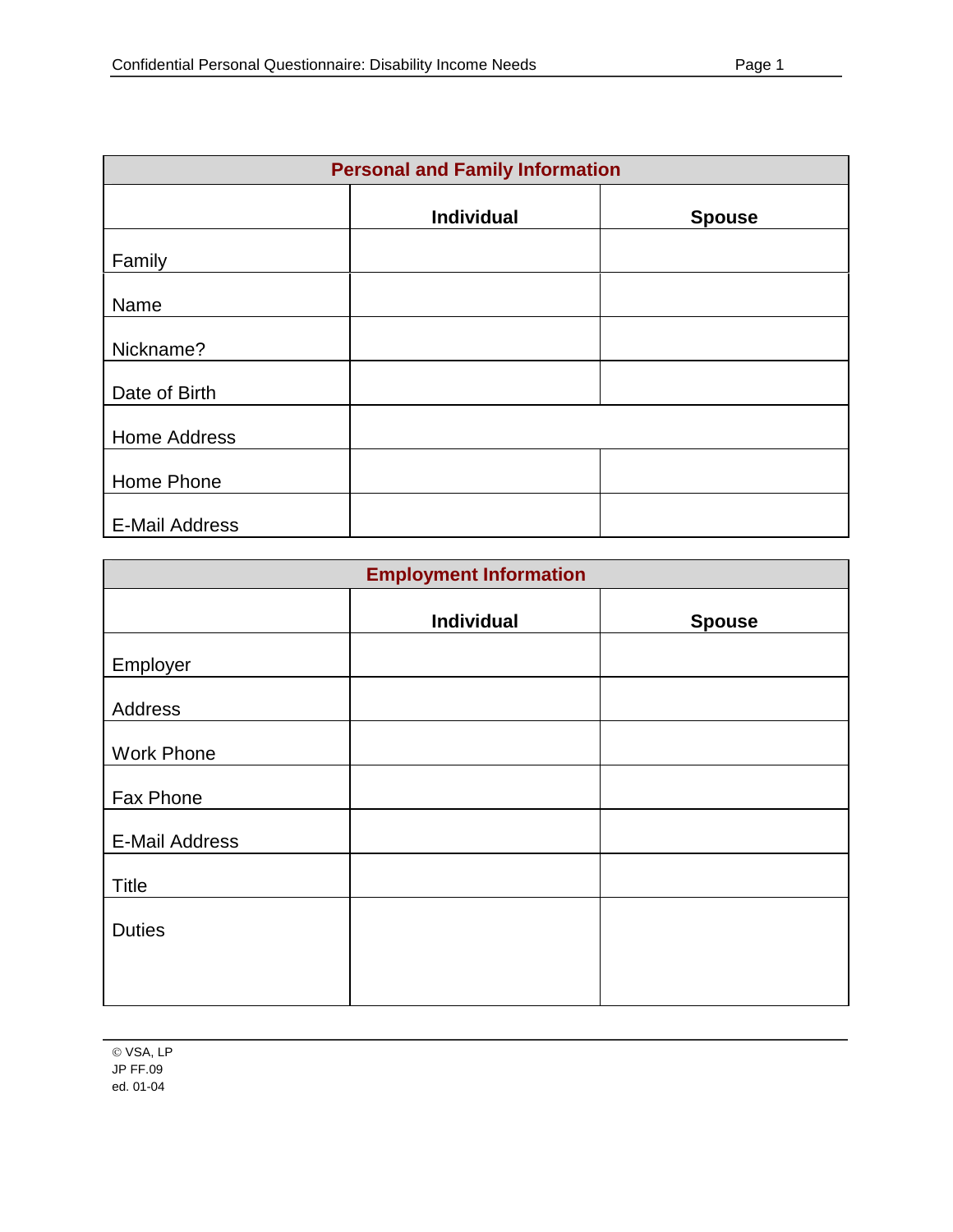|                                        |       | <b>Social Security</b> |       |               |
|----------------------------------------|-------|------------------------|-------|---------------|
|                                        |       | <b>Individual</b>      |       | <b>Spouse</b> |
| Are you covered by Social<br>Security? | O Yes | $O$ No                 | O Yes | O No          |
| <b>Social Security Number</b>          |       |                        |       |               |

|                           | <b>Current Disability Income Coverage: Group</b> |               |
|---------------------------|--------------------------------------------------|---------------|
| <b>Group Coverage</b>     | <b>Individual</b>                                | <b>Spouse</b> |
| Company                   |                                                  |               |
| <b>Monthly Benefits</b>   |                                                  |               |
| <b>Elimination Period</b> |                                                  |               |
| <b>Benefit Period</b>     |                                                  |               |

|                           |       | <b>Current Disability Income Coverage: Personal</b> |       |       |               |       |
|---------------------------|-------|-----------------------------------------------------|-------|-------|---------------|-------|
| <b>Personal Coverage</b>  |       | <b>Individual</b>                                   |       |       | <b>Spouse</b> |       |
|                           | Pol 1 | Pol 2                                               | Pol 3 | Pol 1 | Pol 2         | Pol 3 |
| Company                   |       |                                                     |       |       |               |       |
| <b>Monthly Benefits</b>   |       |                                                     |       |       |               |       |
| <b>Elimination Period</b> |       |                                                     |       |       |               |       |
| <b>Benefit Period</b>     |       |                                                     |       |       |               |       |
| <b>Optional Benefits</b>  |       |                                                     |       |       |               |       |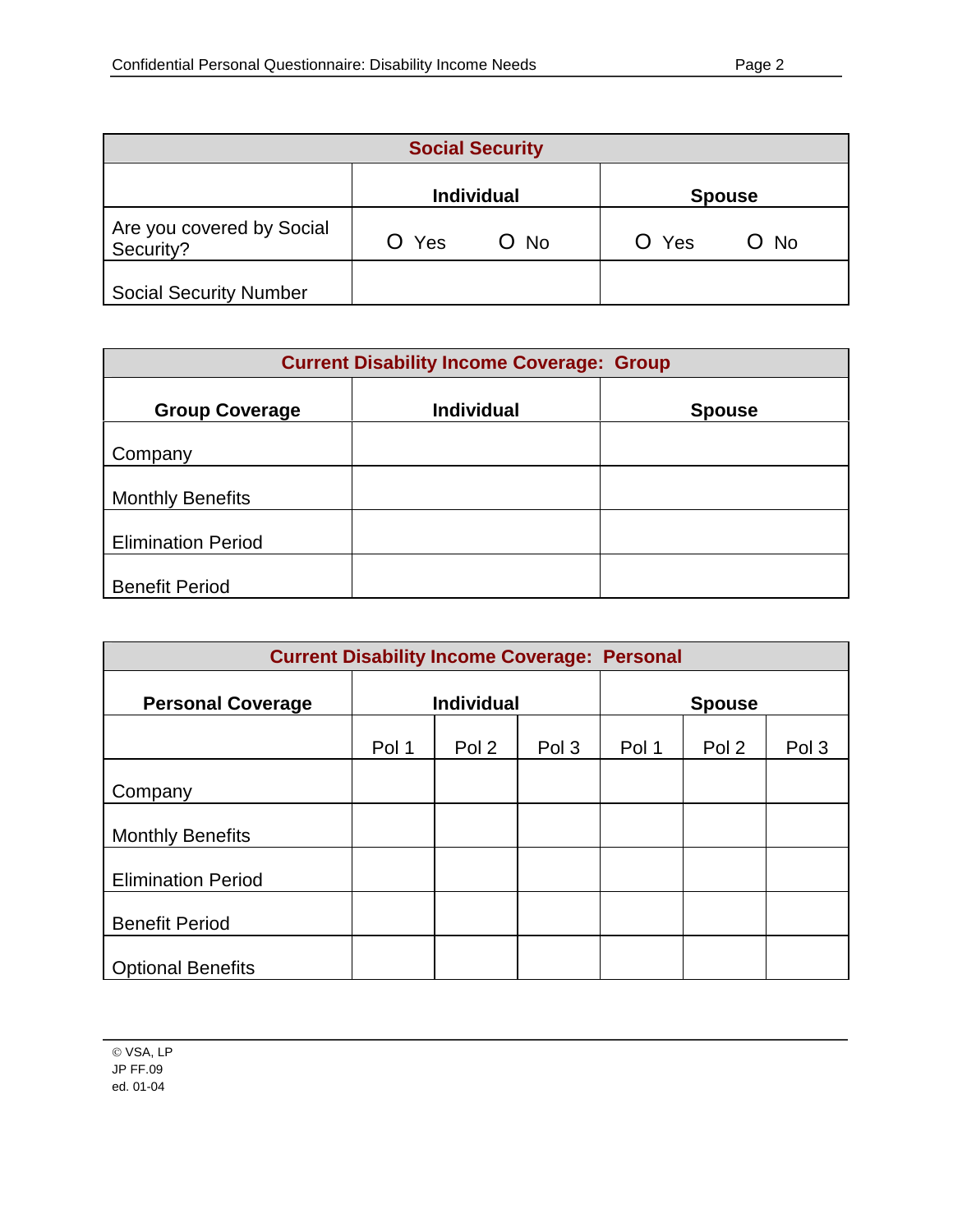|                                  |                |          | <b>Expense Worksheet: Current Expenses</b> |                |          |
|----------------------------------|----------------|----------|--------------------------------------------|----------------|----------|
| <b>TAXES</b>                     | <b>Monthly</b> | Annually | <b>PERSONAL</b>                            | <b>Monthly</b> | Annually |
| <b>Current Gross Income</b>      |                |          | <b>Personal Care</b>                       |                |          |
| <b>Federal Income Taxes</b>      |                |          | <b>Professional Dues</b>                   |                |          |
| <b>State Income Taxes</b>        |                |          | Child Care                                 |                |          |
| FICA/Self-Employment Taxes       |                |          | Education/School                           |                |          |
| <b>TOTAL</b>                     |                |          | Cash/Allowances                            |                |          |
|                                  |                |          | <b>TOTAL</b>                               |                |          |
| <b>HOUSING</b>                   |                |          |                                            |                |          |
| Mortgage/Rent                    |                |          | <b>LOAN PAYMENTS</b>                       |                |          |
| <b>Property Taxes</b>            |                |          | <b>Credit Card Payments</b>                |                |          |
| Homeowners/Renters               |                |          | Personal Loan Payments                     |                |          |
| Insurance                        |                |          | <b>TOTAL</b>                               |                |          |
| Utilities (Gas, Electric, Phone) |                |          |                                            |                |          |
| Maintenance                      |                |          |                                            |                |          |
| <b>TOTAL</b>                     |                |          | <b>OTHER EXPENSES</b>                      |                |          |
|                                  |                |          | <b>Household Furnishings</b>               |                |          |
| <b>TRANSPORTATION</b>            |                |          | Recreation/Clubs/Dues                      |                |          |
| Car Payment                      |                |          | Dining Out                                 |                |          |
| Auto Insurance                   |                |          | Movies/Sporting Events                     |                |          |
| Parking/Tolls/Bus/Train          |                |          | Babysitter                                 |                |          |
| <b>TOTAL</b>                     |                |          | Hobbies                                    |                |          |
|                                  |                |          | Vacation/Travel                            |                |          |
| <b>HOUSEHOLD</b>                 |                |          | <b>TOTAL</b>                               |                |          |
| Groceries                        |                |          |                                            |                |          |
| Clothing/Dry Cleaning            |                |          | <b>SAVINGS/INVESTMENTS</b>                 |                |          |
| Domestic Help                    |                |          |                                            |                |          |
| <b>TOTAL</b>                     |                |          | <b>GIFTS/CONTRIBUTIONS</b>                 |                |          |
|                                  |                |          |                                            |                |          |
| <b>INSURANCE</b>                 |                |          | <b>EDUCATION EXPENSES</b>                  |                |          |
| <b>Health Insurance</b>          |                |          |                                            |                |          |
| Medical/Dental/Drugs             |                |          | <b>PENSION/RETIREMENT</b>                  |                |          |
| Life Insurance                   |                |          |                                            |                |          |
| Disability Income Insurance      |                |          | <b>TOTAL EXPENSES</b>                      |                |          |
| <b>TOTAL</b>                     |                |          |                                            |                |          |
|                                  |                |          | <b>ANNUAL TOTAL</b>                        |                |          |
|                                  |                |          |                                            |                |          |

|                                  | <b>Individual</b>        | <b>Spouse</b> |
|----------------------------------|--------------------------|---------------|
| <b>Total Expenses</b>            | œ<br>٨D                  |               |
| minus Income                     | -                        | -             |
| minus Reduction in Expenses      | -                        | -             |
| minus Existing Disability Income | $\overline{\phantom{0}}$ | -             |